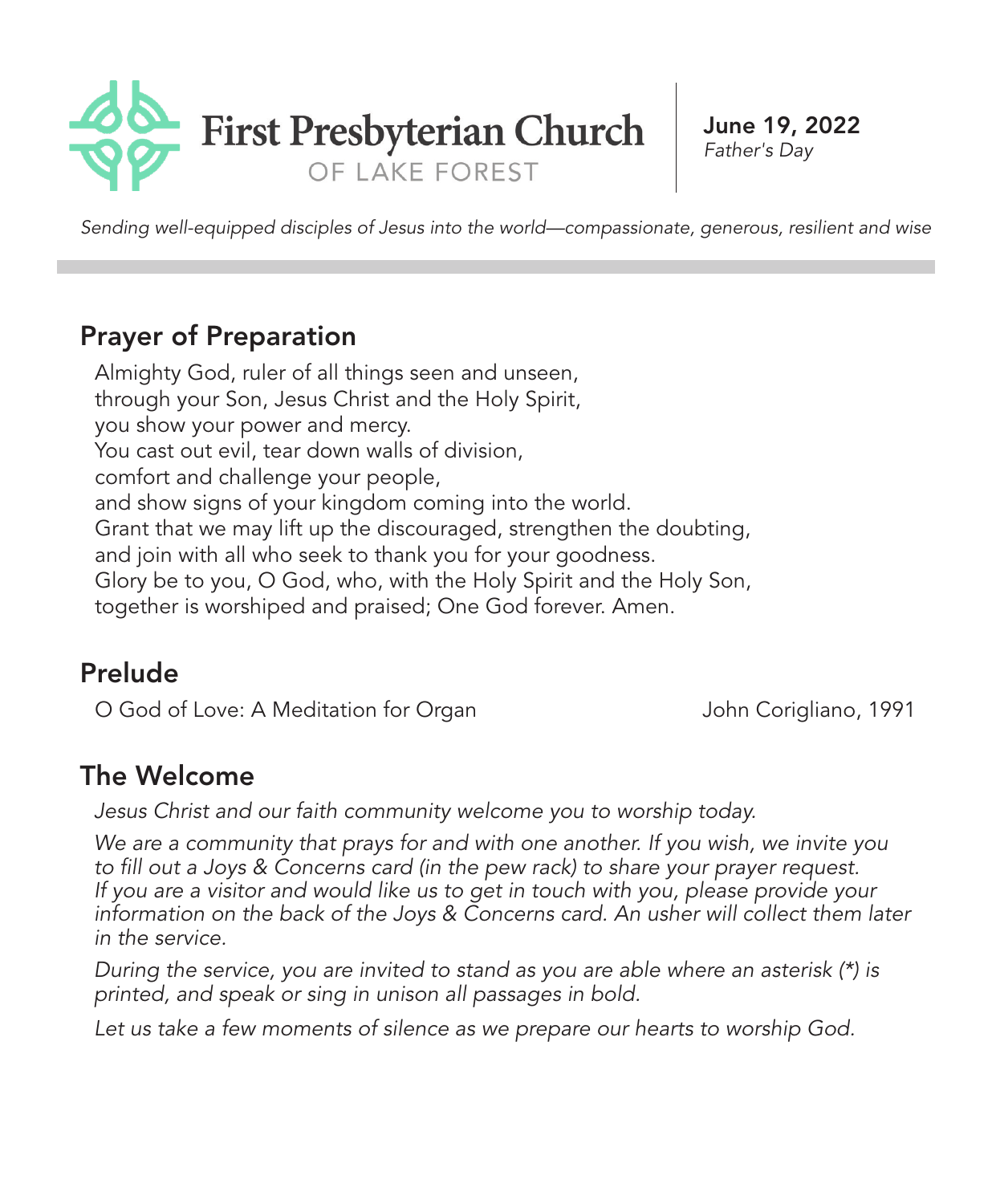## \*Call to Worship

Leader: When forces in the world threaten us, when our bodies or spirits turn against us, there is One who seeks us, One who meets us, One who heals us, whose love washes over us and sets us free for joy. This One is the Lord.

People: Come, let us worship God.

### \*Hymn of Praise *NO. 490*

Wash, O God, Your Sons and Daughters TUNE: BEACH SPRING

## \*Call to Confession

The geography of sin is a waterless waste. But God gives springs of living water, streams of justice and mercy splashing into the wilderness from the mountain of God. Let us drink deeply of Christ. Let us confess our sins.

## \*Prayer of Confession

Holy One, God Most High, grant us faith to confess our sins and seek your mercy. There are barren places in our lives where we have wandered far from you. We have listened to voices who distracted us from your call. We have submitted to powers competing for our loyalty to you. We have not taken the hand you offer to lead us out of godforsakenness, and into your holy ways. God our Savior, forgive us. Quench our thirst for you from the Rock of our salvation, and let your love well up in us unto eternal life. Speak tenderly to us of your presence. Feed us with your word. Deliver us from evil.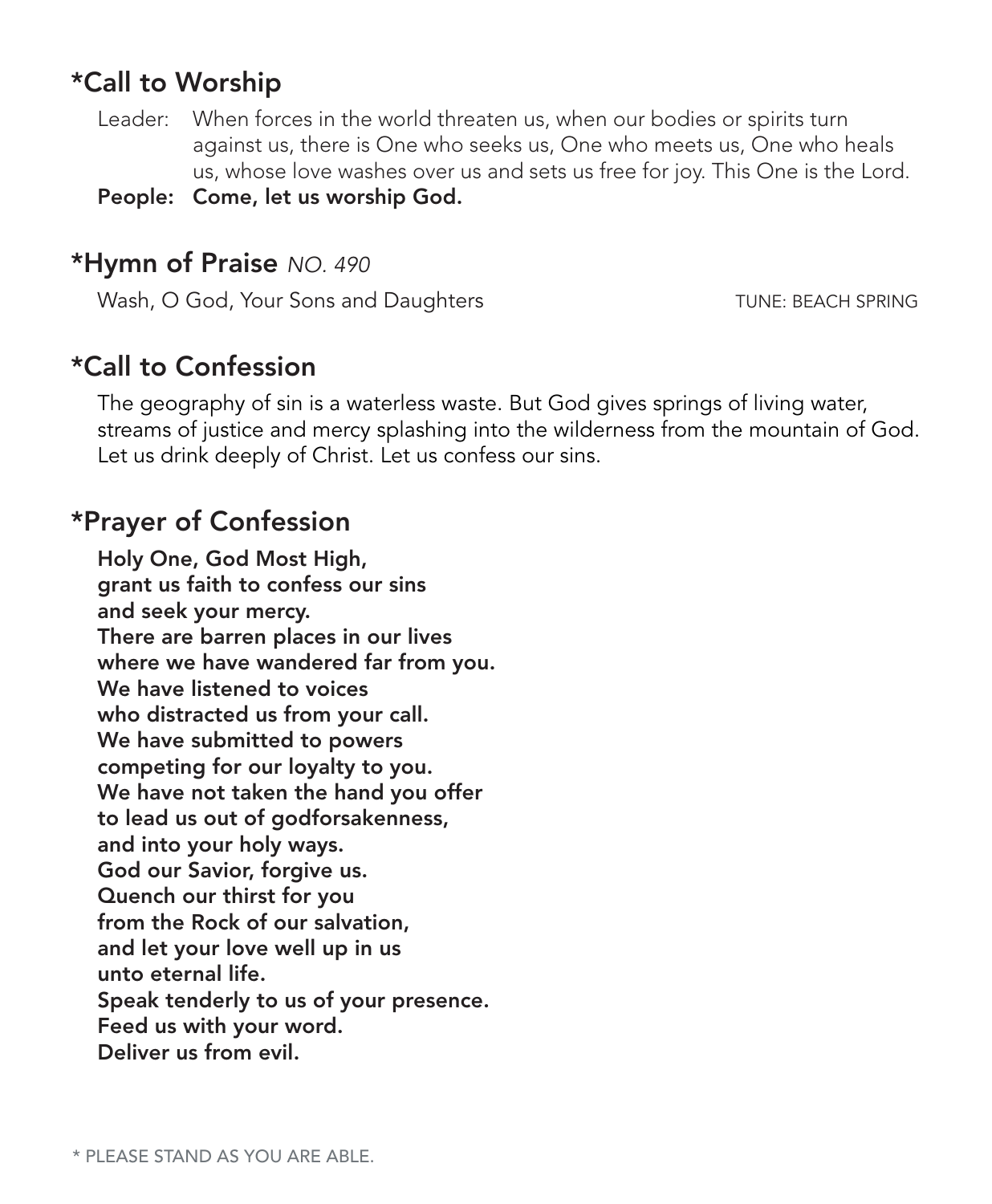Let us enter into your kingdom; then send us out to serve you by the power of the Holy Spirit, in the name of your Son, Jesus Christ. Amen.

#### \*Sung Invocation *NO. 418 (stanza 1)*

Softly and Tenderly Jesus is Calling TENDERLY AND TENDERLY

*Softly and tenderly Jesus is calling, calling for you and for me. See, on the portals he's waiting and watching, watching for you and for me.*

#### \*Declaration of Forgiveness

Christ Jesus is the bread of life, manna come down from heaven. Christ covers us with baptismal waters, so that our lives are hidden in him. This Jesus, the Son of the Most High God, is sovereign even over the powers of evil, so that his reign brings freedom and joy. Therefore, I declare to you by the power of the Holy Spirit, in Jesus Christ our sins are forgiven. Amen.

#### \*Gloria Patri *NO. 581*

*Glory be to the Father, and to the Son, and to the Holy Ghost; as it was in the beginning, is now, and ever shall be, world without end. Amen, amen.*

#### \*Passing the Peace

Leader: The peace of Christ be with you. People: And also with you.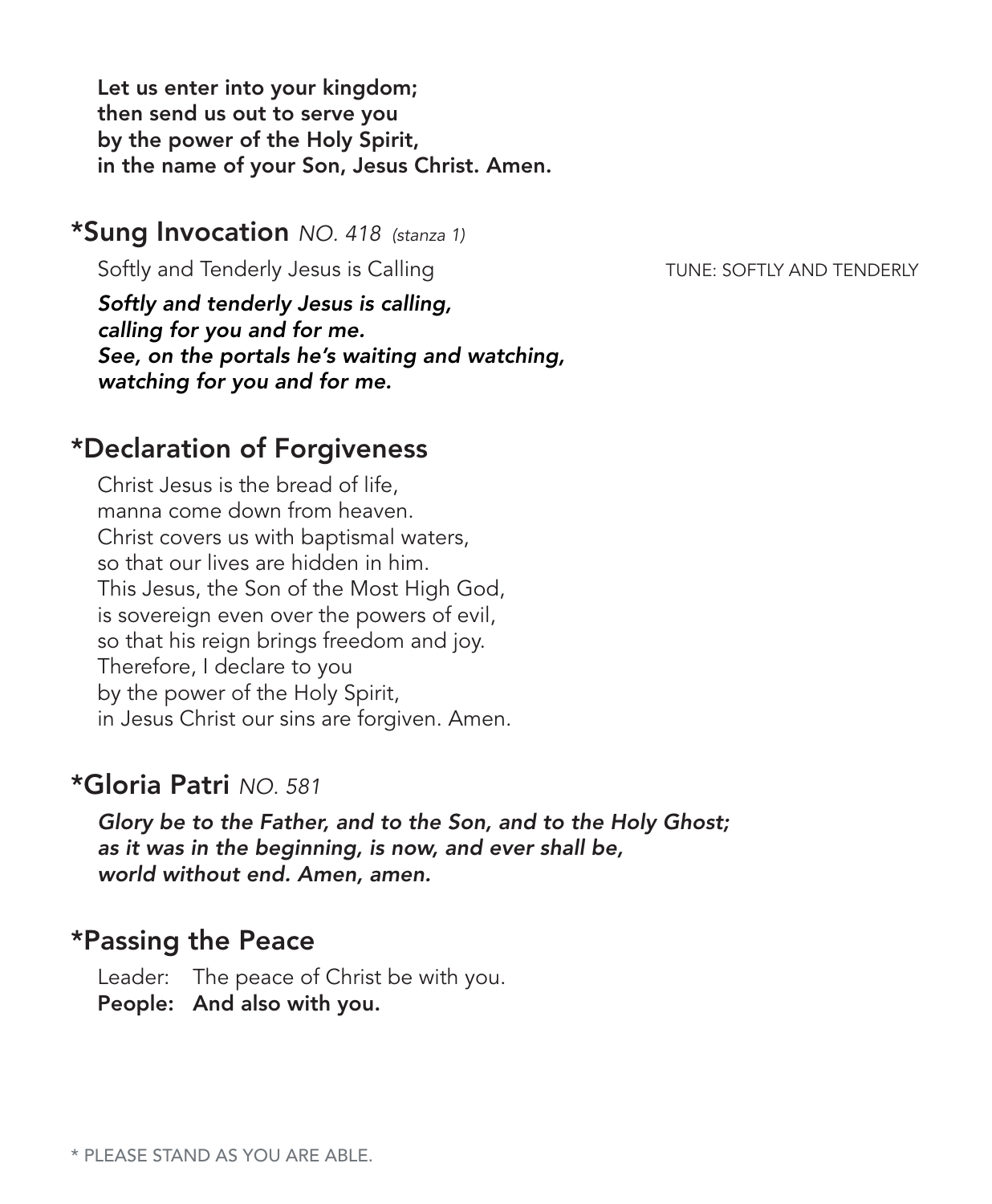## Prayer for Illumination

Holy, Holy, Holy One, your words feed us, the Word frees us, and the Spirit gives us life. Grant our ears an appetite for hearing and our spirits strength for loving you. Amen.

## **Old Testament Reading Case Control** Psalm 43 (CEB)

Establish justice for me, God! Argue my case against ungodly people! Rescue me from the dishonest and unjust! Because you are my God, my protective fortress! Why have you rejected me? Why do I have to walk around, sad, oppressed by enemies? Send your light and truth—those will guide me! Let them bring me to your holy mountain, to your dwelling place. Let me come to God's altar let me come to God, my joy, my delight then I will give you thanks with the lyre, God, my God! Why, I ask myself, are you so depressed? Why are you so upset inside? Hope in God! Because I will again give him thanks, my saving presence and my God. Leader: This is the Word of the Lord. People: Thanks be to God.

### Anthem

There Is a Balm in Gilead and arr. William L. Dawson, 1939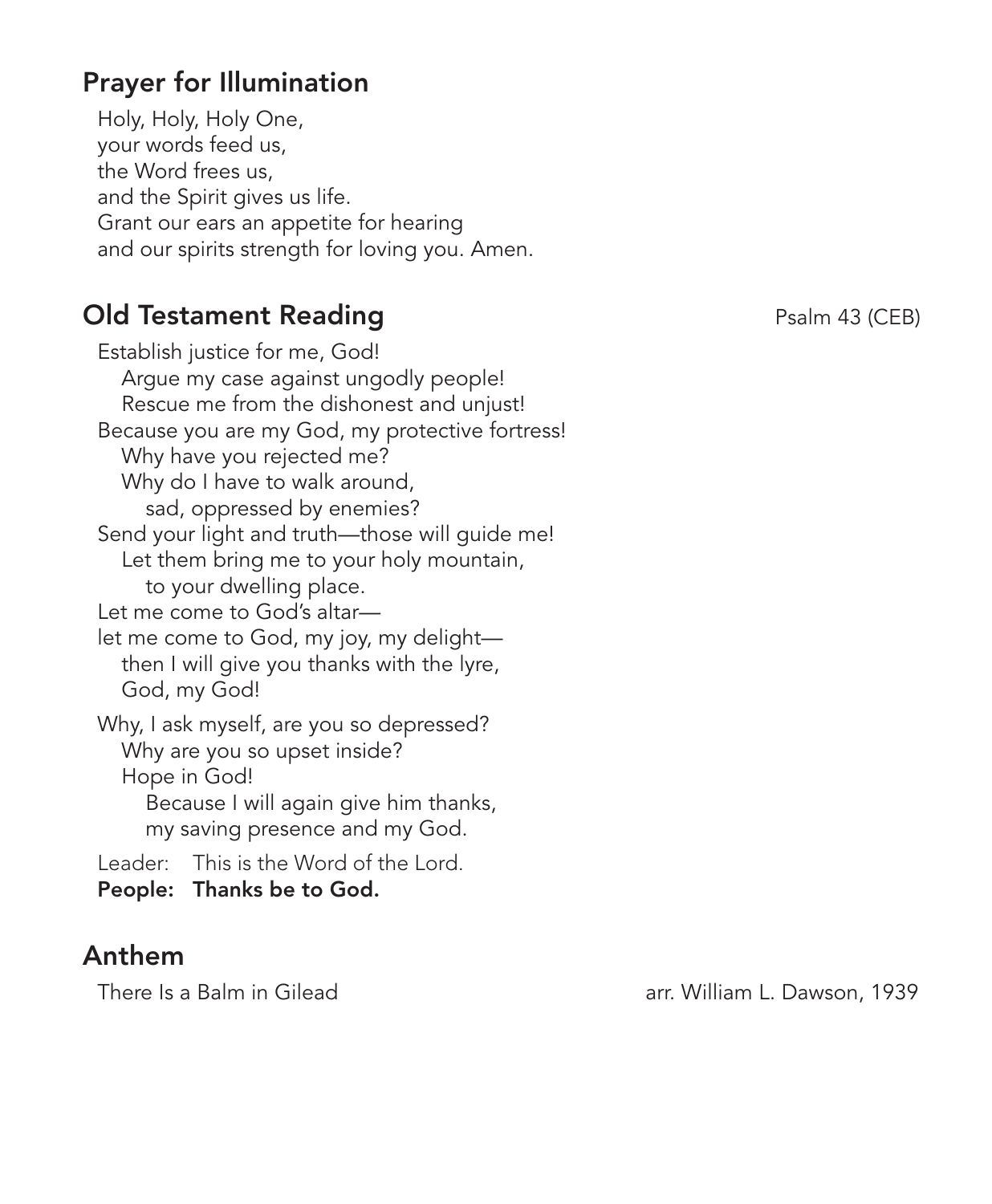## **New Testament Reading Calations 3:23-29**

Now before faith came, we were imprisoned and guarded under the law until faith would be revealed. Therefore the law was our disciplinarian until Christ came, so that we might be justified by faith. But now that faith has come, we are no longer subject to a disciplinarian, for in Christ Jesus you are all children of God through faith. As many of you as were baptized into Christ have clothed yourselves with Christ. There is no longer Jew or Greek, there is no longer slave or free, there is no longer male and female; for all of you are one in Christ Jesus. And if you belong to Christ, then you are Abraham's offspring, heirs according to the promise.

Leader: This is the Word of the Lord. People: Thanks be to Christ.

### Sermon

"Hope in God" **Rev. Kristie W. Finley** Rev. Kristie W. Finley

# Sharing of our Joys and Concerns

## Prayers of the People and the Lord's Prayer

Our Father, who art in heaven, hallowed be thy name. Thy kingdom come, thy will be done, on earth as it is in heaven. Give us this day our daily bread; and forgive us our debts, as we forgive our debtors; and lead us not into temptation, but deliver us from evil. For thine is the kingdom, and the power, and the glory, forever. Amen.

# **Offertory**

"To the thirsty I will give water" (Revelation 21:6) Eleanor Daley, 2007



*You may give online or fulfill your pledge by scanning the QR code with your mobile phone, or go to firstchurchlf.org/give. Thank you for your generosity!*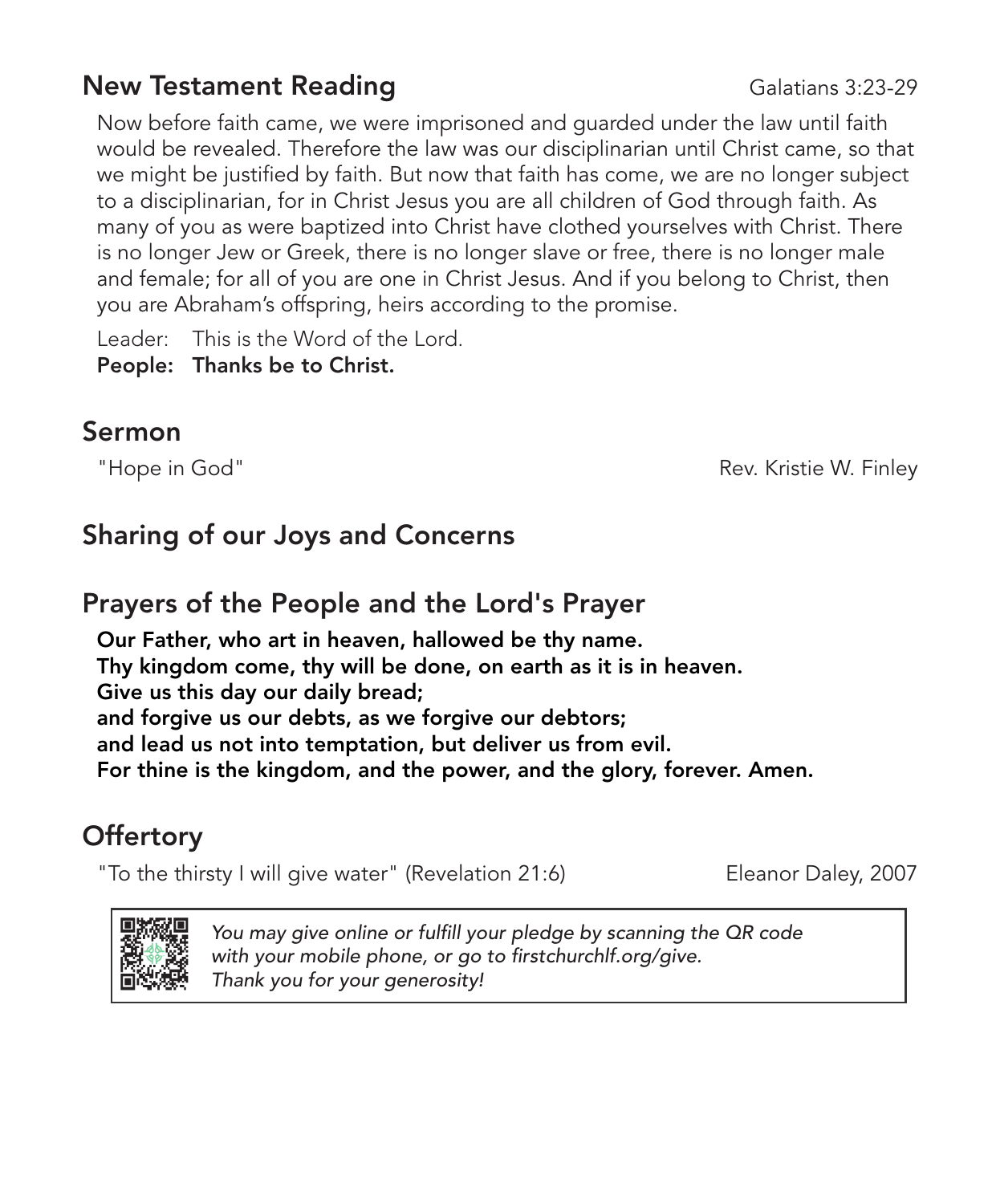#### \*Doxology *(unison)*

Praise God from whom all blessings flow. Praise God all creatures here below. Praise God above, ye heavenly host. Praise Father, Son, and Holy Ghost. Amen.

### \*Prayer of Sending

Living God, you call us to yourself so that we may live in wholeness with ourselves and our neighbors. Unchain your people and set us free to rejoice in your saving word, through Jesus Christ, our Savior. Amen.

## \*Hymn of Sending *NO. 35*

Praise Ye the Lord, the Almighty TUNE: LOB DEN HERREN

# \*Charge and Benediction

## Postlude

Maestoso from *Organ Symphony No. 3* Camille Saint-Saens/arr. Martin Setchell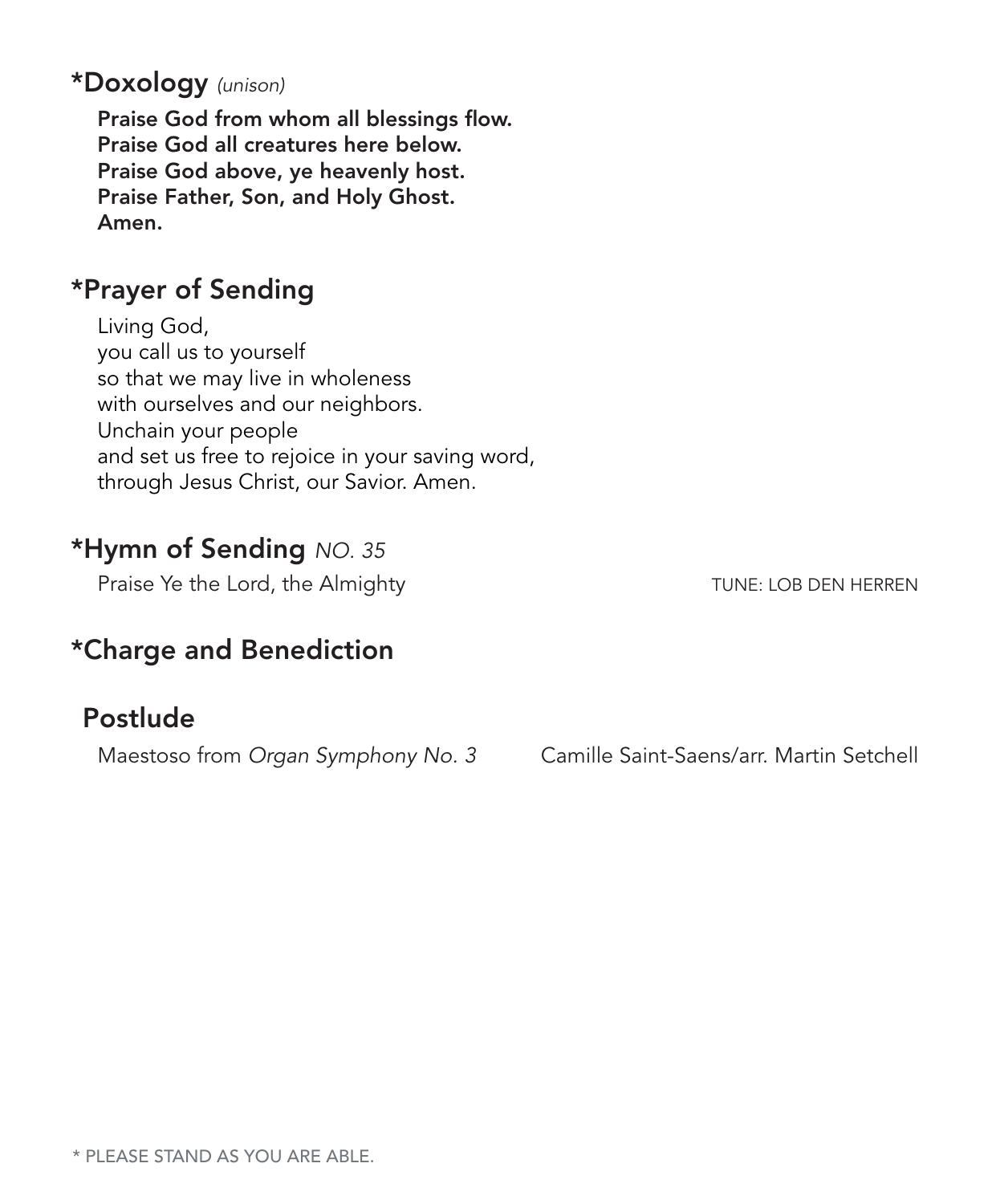#### This Week's Calendar

| <b>TODAY</b> |                                                                        |
|--------------|------------------------------------------------------------------------|
| 10:00 AM     | Worship, Sanctuary                                                     |
| 10:15        | Children's Playground Church, Playground                               |
| 11:00        | Fellowship Hour, Great Room                                            |
| <b>MON</b>   |                                                                        |
| 9:30 AM      | Rummage Sorting, Rummage Sorting Room                                  |
| 6:30 PM      | Finance Committee Meeting, South Parlor/Zoom                           |
| TUE          |                                                                        |
| $1:OO$ PM    | Prayer Shawl Ministry, South Parlor                                    |
| 7:00         | Buildings & Grounds Committee Meeting, Zoom                            |
| <b>WED</b>   |                                                                        |
| 10:00 AM     | Wednesday Women's Bible Study, S. Parlor/Zoom                          |
| $2:00$ PM    | Betty Klingenberg Memorial Service, Sanctuary<br>Reception, Great Room |
| 5:30         | Wednesday Night Supper, Parking Lot                                    |
| 7:00         | Taizé Service, online                                                  |
| THU          |                                                                        |
| 9:30 AM      | Rummage Sorting, Rummage Sorting Room                                  |
| 7:00 PM      | APNC Meeting, Zoom                                                     |
| FRI          |                                                                        |
| 7:00 AM      | Men of Corinth Bible Study, Great Room/Zoom                            |
| 11:00        | Mary Wright Memorial Service, Sanctuary                                |
| <b>SAT</b>   |                                                                        |
| 9:00 AM      | Young Families Coffee & Conversation, S. Parlor                        |

## Outdoor Summer Worship

July 10 and August 14 Sunday, 10:00 AM South Lawn



Give online or fulfill your pledge: scan the QR code or go to **FirstChurchLF.org/give.**

The flowers in the niches are given by Ed and Nancy Hamming in celebration of their 50<sup>th</sup> wedding anniversary on June 17.

Give

Pastor on call Pastor Kristie 847.942.4057 Pastor Clint's day off is on Friday. Pastor Kristie's day off is on Friday.

#### Worship Participants

Rev. Kristie W. Finley Sarah Seccombe Dr. Tom Tropp Dr. Barry Wenger Manda Gervase, soloist Summer Choir Rick Day Alex McDowell, AV Support Henry Thomas, AV Support

### Serve, Learn & Connect

**For our weekly ministries and Zoom links** firstchurchlf.org/ministries

**Share Joys & Concerns**  Kristie Finley 224.544.1967 **Home Communion** Kristie Finley 224.544.1967 **Arrange a Wedding or Baptism**  Sarah Seccombe 224.544.1958 **Engagement & Membership** Diane Quinn dianequinn@mac.com **Mission** Stewart Kerr 224.544.1968